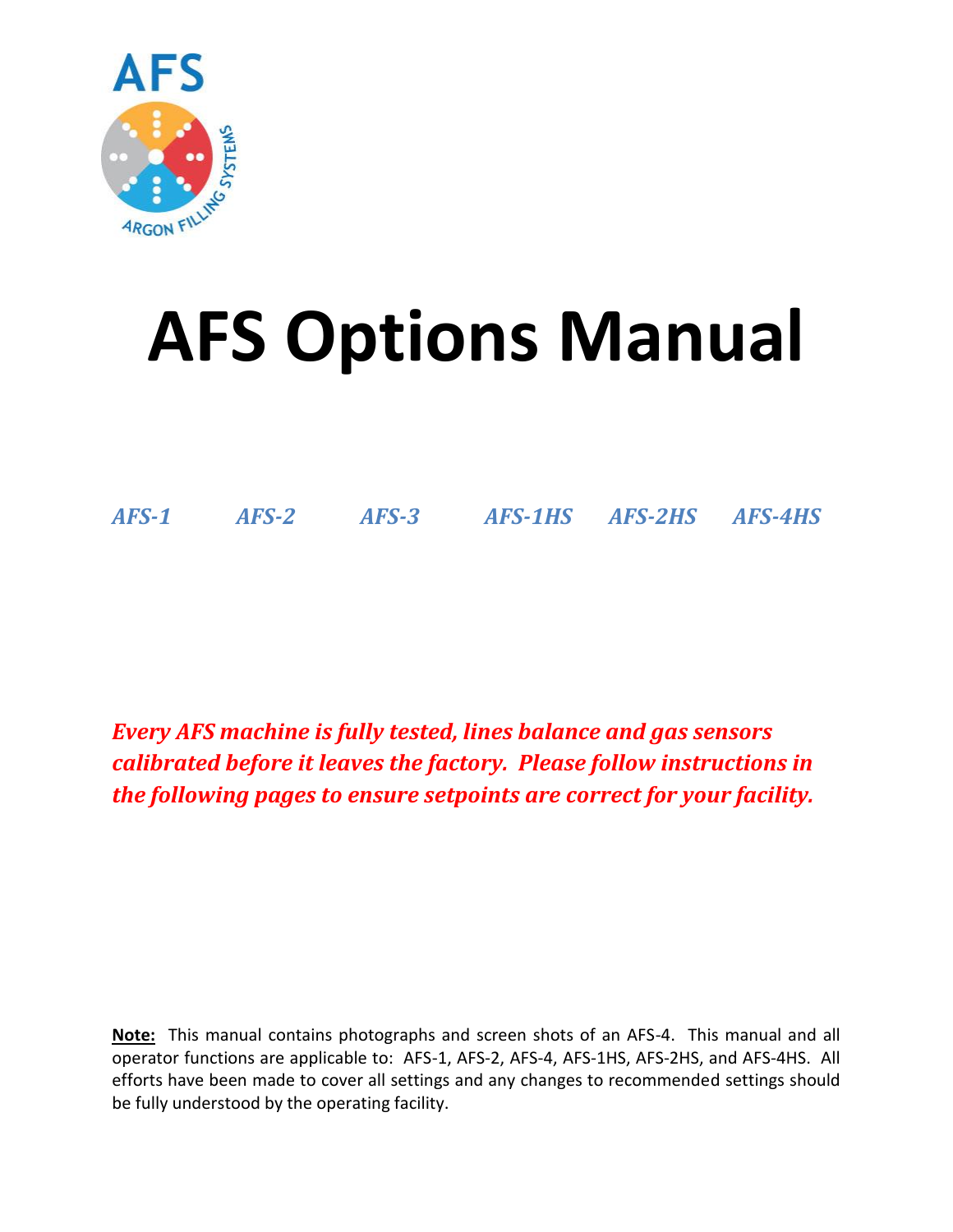# **Table of Contents**

Barcode Scanner

Barcode Log File

Daily Log File

Intra/Internet Access (including Website)

Change IP Settings

Network Settings

**Note:** Using the AFS data collection options will result in files that are written to the SD card in the PLC. The SD card slot is located on the top of the PLC in the door panel of the AFS machine.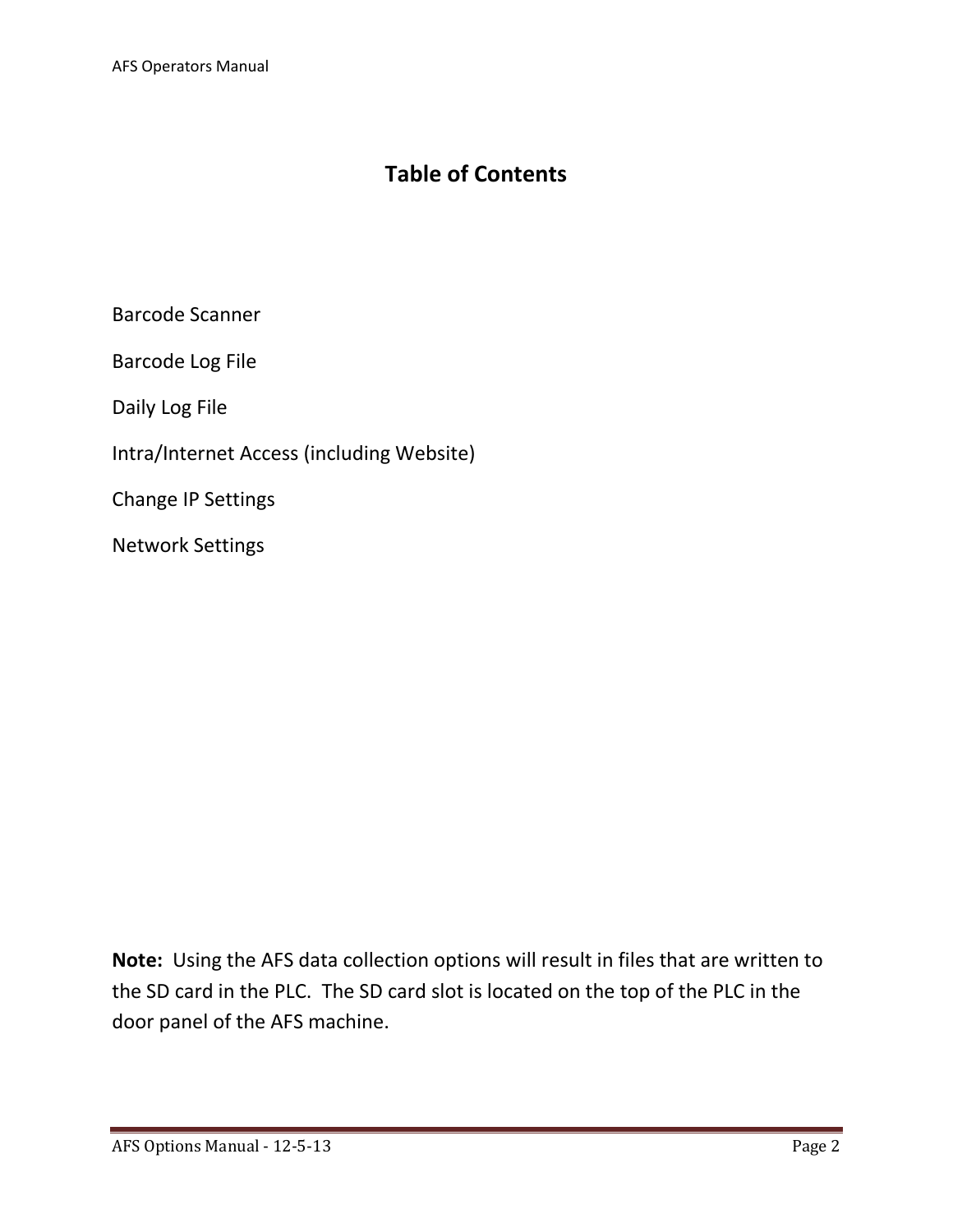#### **Barcode Scanner**

This AFS option saves the argon fill information for each window scanned. The specific information that is saved is listed in the next section, Barcode Log File, which is the file that is created as a result of using the barcode scanning feature. This section merely explains how to use the scanner and its intended sequences of operation.

How to Use:

When the Start button is pressed to begin the process of gas filling, the Barcode Scanning process is reset. Once Start is pressed, the operator may then begin the barcode scanning process. For each cycle, two scans must be taken. The operator must scan both the barcode that represents the Line # and the barcode of the IGU being filled. These two items can be scanned in any order. See the following flowchart for sequence analysis. The IGU barcode and the Line # barcode must be scanned sequentially to properly store the data. The scanning can take place at any time during the cycle (or after the completion of the fill cycle), but must be done prior to pushing the start button for the next unit of the same line. Example for "line 1" below:



In this manner, all of the lines can be started and scanned in any sequence.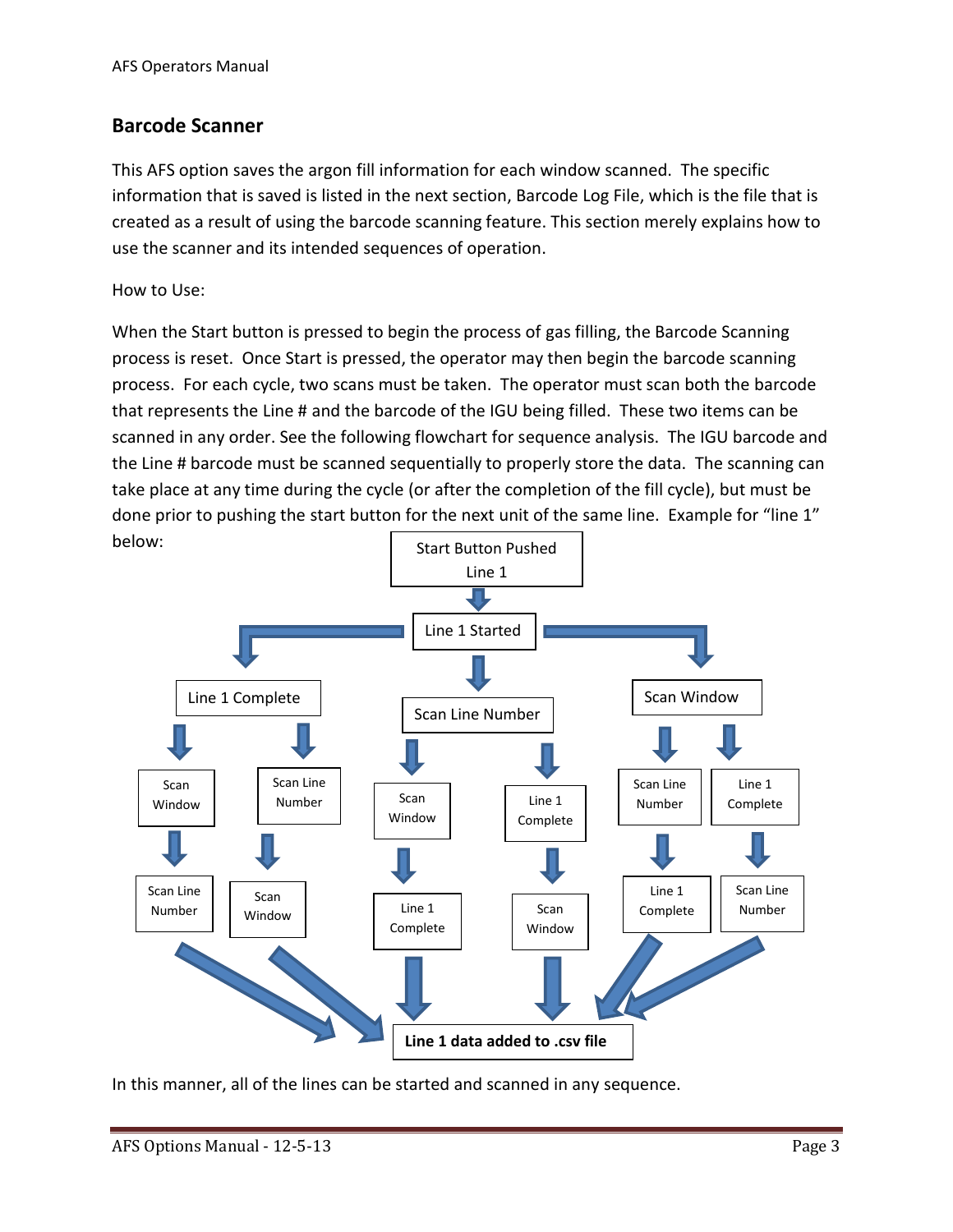## **Barcode Log File** (AFSWINDW.csv):

Using the Bar Code Scanning option creates a file containing the following information:

- 1. Shift Number
- 2. Operator Number
- 3. Time of Day (hhmm)
- 4. Date (ddmm)
- 5. Year
- 6. Barcode Number (12 separate numbers, resulting in 12 columns in the spreadsheet)
- 7. Fill Percentage (957 indicates a 95.7% fill percentage)
- 8. Time to Fill (231 indicates a 23.1 second fill time)
- 9. Line Number (1-4)

The Shift # and Operator # are determined by the data entered on the "Operator-Entered Data" screen. The numbers that are not black are editable using the touchscreen on the controller.

## **Daily Log File** (DAILYVAL.csv):

Every day the following information is added

- 1. Current Year
- 2. Current Date (ddmm)
- 3. Number of Cycles for Line 1 (for that day)
- 4. Number of Cycles for Line 2
- 5. Number of Cycles for Line 3
- 6. Number of Cycles for Line 4
- 7. Total Number of Cycles (for that day)
- 8. Average Cycle Time for Line 1 (for that day)
- 9. Average Cycle Time for Line 2 (234 signifies an average time of 23.4 seconds)
- 10. Average Cycle Time for Line 3
- 11. Average Cycle Time for Line 4
- 12. Total Average Cycle Time (for that day)
- 13. Daily Average Time between Cycles (minutes)
- 14. Total Argon Used during the last completed shift 1 (in liters)
- 15. Total Argon Used during the last completed shift 2 (at the point of the file save)
- 16. Total Argon Used during the last completed shift 3
- 17. Total Argon Used during the last 3 completed shifts

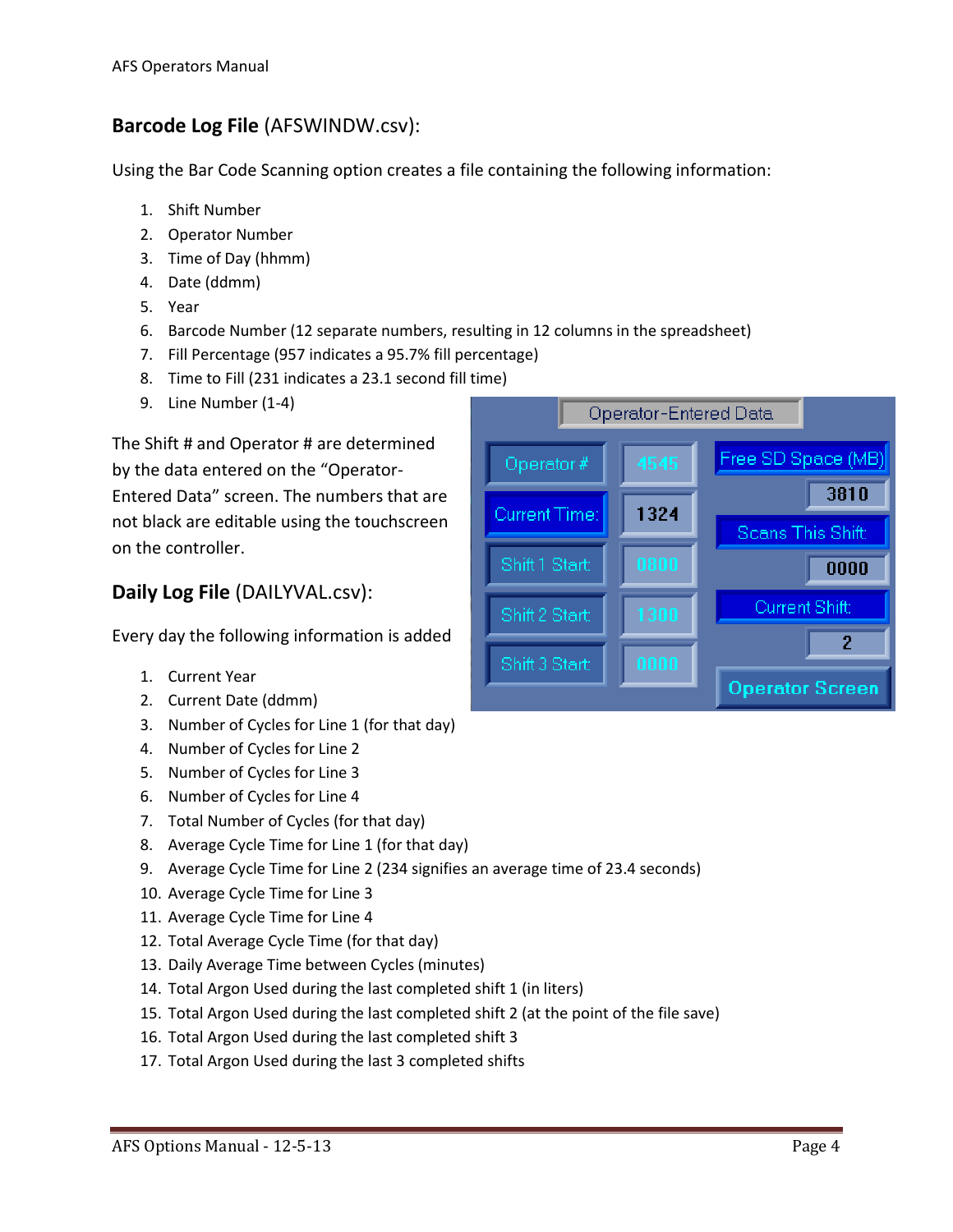#### **Inter/Intra-net Access (AFS Option – Internet/Email/Web-Server Connectivity)**

The Daily Log file and the Barcode Log file can both be accessed remotely, either on a local network or over the internet (if option is purchased). Adjust the IP Settings is by selecting Edit IP Settings from the System Status screen.





**Note:** The changes you make from the "Edit IP Settings" screen will not take effect immediately. You must cycle the power in order for the updated IP settings to take effect.

#### **Network Settings**

The SD Card in the PLC will contain a folder named "Web", which contains the .htm files that will allow the data files to be accessed. **The username/password for the login is: afsys/argon.**

Selecting "Daily Data" will download the DAILYVAL.csv file. Selecting "Barcode Data" will download the AFSWINDW.csv file.

Assume for this example that the IP Address of your AFS Machine is set to 192.168.0.10 and the IP Address of your internet router is 78.93.103.22. If the computer that you are accessing this webpage on is on the same local network as your AFS Machine (so you are trying to access it over Intranet), then in your Internet Explorer browser, you need to enter 192.168.0.10. If the computer that you are attempting to access this webpage on is outside of the local network (so you are trying to access it over the Internet), then you need to type in 78.93.103.22. The router that has that IP address must be forwarding port 80 internet activity to 192.168.0.10.